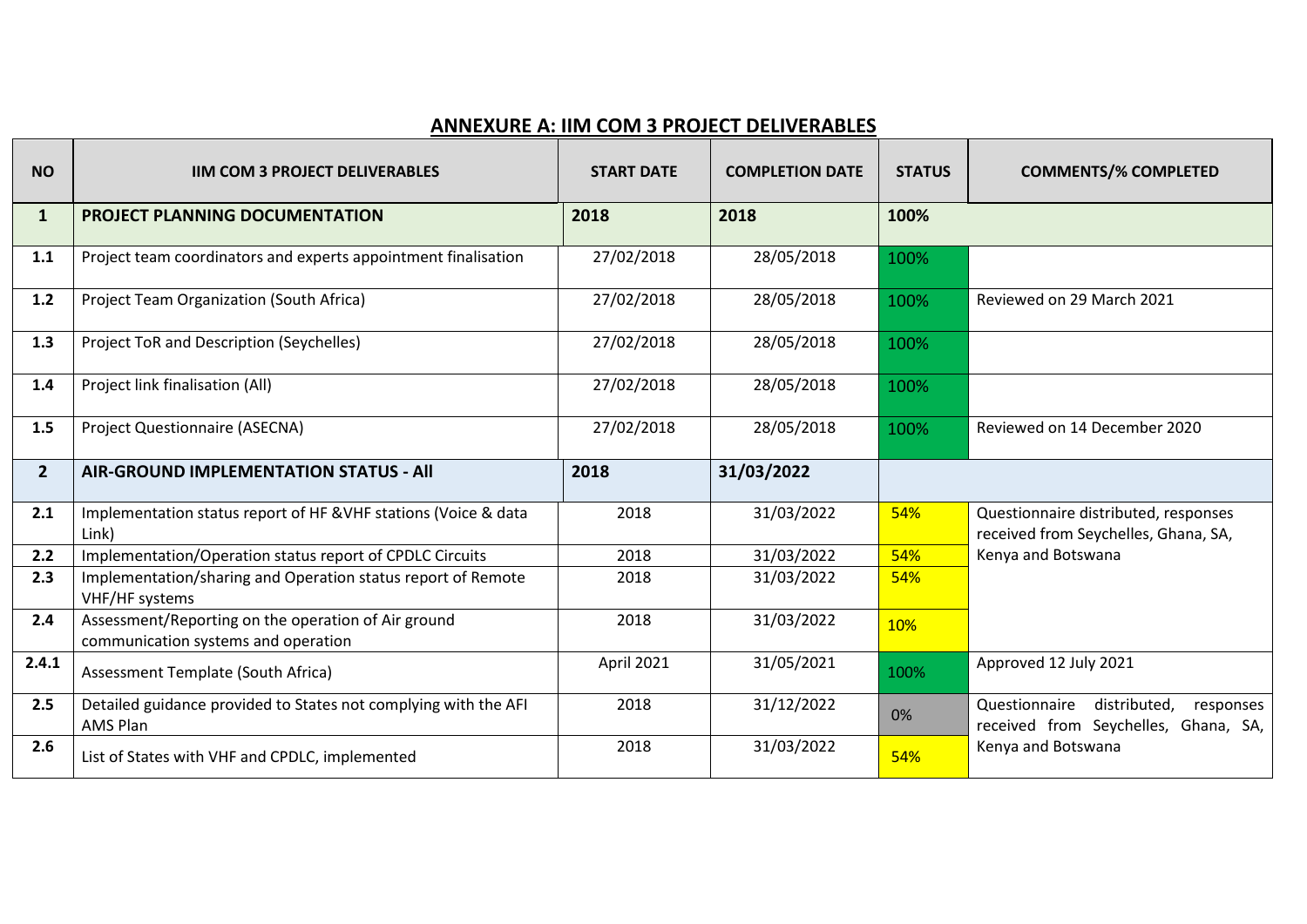| $\mathbf{3}$ | MEETINGS (Teleconferences, Workshops/Seminars, meetings) | 27/02/2018 | 31/03/2022 |      |                                                            |
|--------------|----------------------------------------------------------|------------|------------|------|------------------------------------------------------------|
| 3.1          | Kick-off meeting                                         | 27/02/2018 | 27/02/2018 | 100% |                                                            |
| 3.2          | Project progress meeting                                 | 27/03/2018 | 27/03/2018 | 100% |                                                            |
| 3.3          | Project progress meeting                                 | 24/04/2018 | 24/04/2018 | 100% |                                                            |
| 3.4          | Project progress meeting                                 | 26/06/2018 | 26/06/2018 | 100% |                                                            |
| 3.5          | <b>IIM Sub-Group Meeting</b>                             | 2019       | 2019       | 100% |                                                            |
| 3.6          | Project progress meeting                                 | 03/12/2020 | 03/12/2020 | 100% |                                                            |
| 3.7          | <b>IIM PTC Meeting</b>                                   | 12/03/2021 | 12/03/2021 | 100% |                                                            |
| 3.8          | Project progress meeting                                 | 29/03/2021 | 29/03/2021 | 100% |                                                            |
| 3.9          | Project progress meeting                                 | 24/05/2021 | 24/05/2021 | 100% |                                                            |
| 3.10         | <b>IIM PTC Meeting</b>                                   | 11/06/2021 | 11/06/2021 | 0%   | Could not attend due to ATNS<br><b>Operational matters</b> |
| 3.11         | Project progress meeting                                 | 12/07/2021 | 12/07/2021 | 100% |                                                            |
| 3.12         | Project progress meeting                                 | 27/09/2021 | 27/09/2021 | 0%   |                                                            |
| 3.13         | Project progress meeting                                 | 03/12/2021 | 03/12/2021 | 0%   |                                                            |
| 3.14         | Project progress meeting                                 | 31/01/2022 | 31/01/2022 | 0%   |                                                            |
| 3.15         | Project Close-out meeting                                | 25/03/2022 | 25/03/2022 | 0%   |                                                            |
|              |                                                          |            |            |      |                                                            |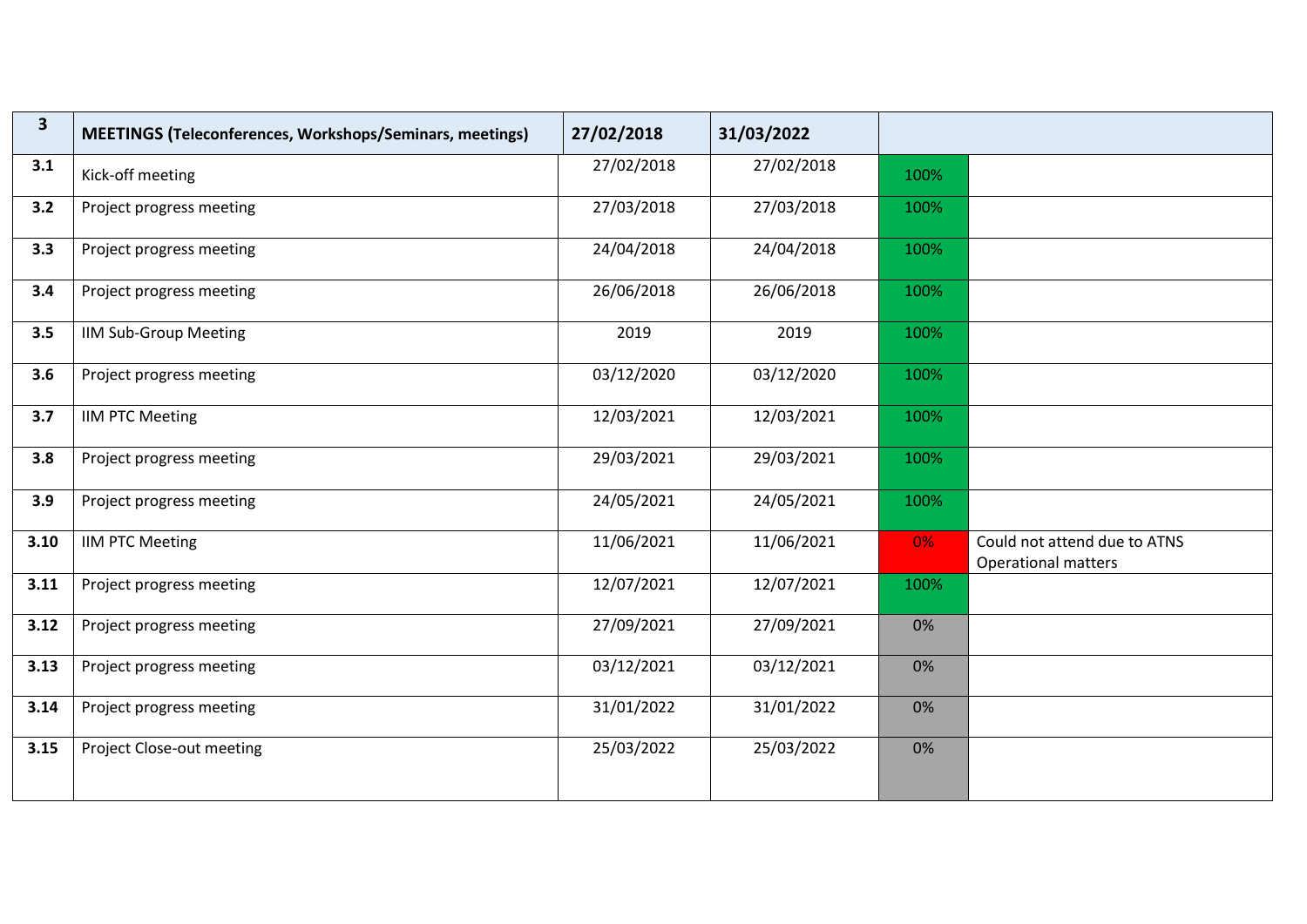| 4    | HFDL / VDL Requirement (Manual / Guidance) - South Africa                 | <b>April 2021</b> | 30/12/2022  |      |                                                                                                                                                                                                                                                                                                                                                                                                                                                                                                                                                                                                                                |
|------|---------------------------------------------------------------------------|-------------------|-------------|------|--------------------------------------------------------------------------------------------------------------------------------------------------------------------------------------------------------------------------------------------------------------------------------------------------------------------------------------------------------------------------------------------------------------------------------------------------------------------------------------------------------------------------------------------------------------------------------------------------------------------------------|
| 4.1  | Project Initiation                                                        | 17/03/2021        | 17/03/2021  | 100% |                                                                                                                                                                                                                                                                                                                                                                                                                                                                                                                                                                                                                                |
| 4.1  | Framework                                                                 | 17/03/2021        | 31/03/2021  | 100% | Framework Developed                                                                                                                                                                                                                                                                                                                                                                                                                                                                                                                                                                                                            |
| 4.3  | HFDL Manual (South Africa and Ghana)                                      | 01/04/2021        | 30/09/2021  | 80%  | The following sections are still outstanding:<br>Section 3.3.4: HF operational changes with sub-section:<br>3.3.4.4: Number of operational frequencies needed on a<br>global basis<br>3.3.4.6: HFDL geographic regions ground stations<br>3.3.4.7: HFDL coverage and flight information region<br>considerations<br>Section 3.3.5: HFDL operational issues with sub-section:<br>3.3.5.1: Sharing HF propagation knowledge between the<br>voice and data systems.<br>3.3.5.2: HFDL use on the ground<br>These will be updated before the meeting on the 18th<br>August 2021 and then the document will be shared for<br>review. |
| 4.4  | <b>HFDL CONOPS</b>                                                        | 01/09/2021        | 29/04/2022  | 90%  | Coverage section still outstanding and will be updated<br>after the meeting on the 18th August 2021                                                                                                                                                                                                                                                                                                                                                                                                                                                                                                                            |
| 4.5  | <b>VDL Manual</b>                                                         | 01/09/2021        | 29/04/2022  | 0%   | South Africa and Ghana volunteered to write this section<br>of the manual as well to complete the Manual/Guidance<br>document. Currently busy reviewing literature to be<br>used in the development of the document.                                                                                                                                                                                                                                                                                                                                                                                                           |
| 4.6  | <b>VDL CONOPS</b>                                                         | 01/09/2021        | 29/04/2022  | 0%   | South Africa and Ghana volunteered to write this section<br>of the manual as well to complete the Manual/Guidance<br>document. Currently busy reviewing literature to be<br>used in the development of the document.                                                                                                                                                                                                                                                                                                                                                                                                           |
| 4.7  | Review of the HFDL Manual and HFDL CONOPS                                 | 01/05/2021        | 31 Dec 2021 | 0%   | All AFI States                                                                                                                                                                                                                                                                                                                                                                                                                                                                                                                                                                                                                 |
| 4.8  | Consolidation & Finalisation of the HFDL Manual and HFDL<br><b>CONOPS</b> | 01/01/2022        | 28 Feb 2022 | 0%   | SA                                                                                                                                                                                                                                                                                                                                                                                                                                                                                                                                                                                                                             |
| 4.9  | Review of the VDL Manual and VDL CONOPS                                   | 01/07/2022        | 30/09/2022  | 0%   | All AFI States                                                                                                                                                                                                                                                                                                                                                                                                                                                                                                                                                                                                                 |
| 4.10 | Consolidation & Finalisation of the VDL Manual and VDL CONOPS             | 02/05/2022        | 29/07/2022  | 0%   | SA                                                                                                                                                                                                                                                                                                                                                                                                                                                                                                                                                                                                                             |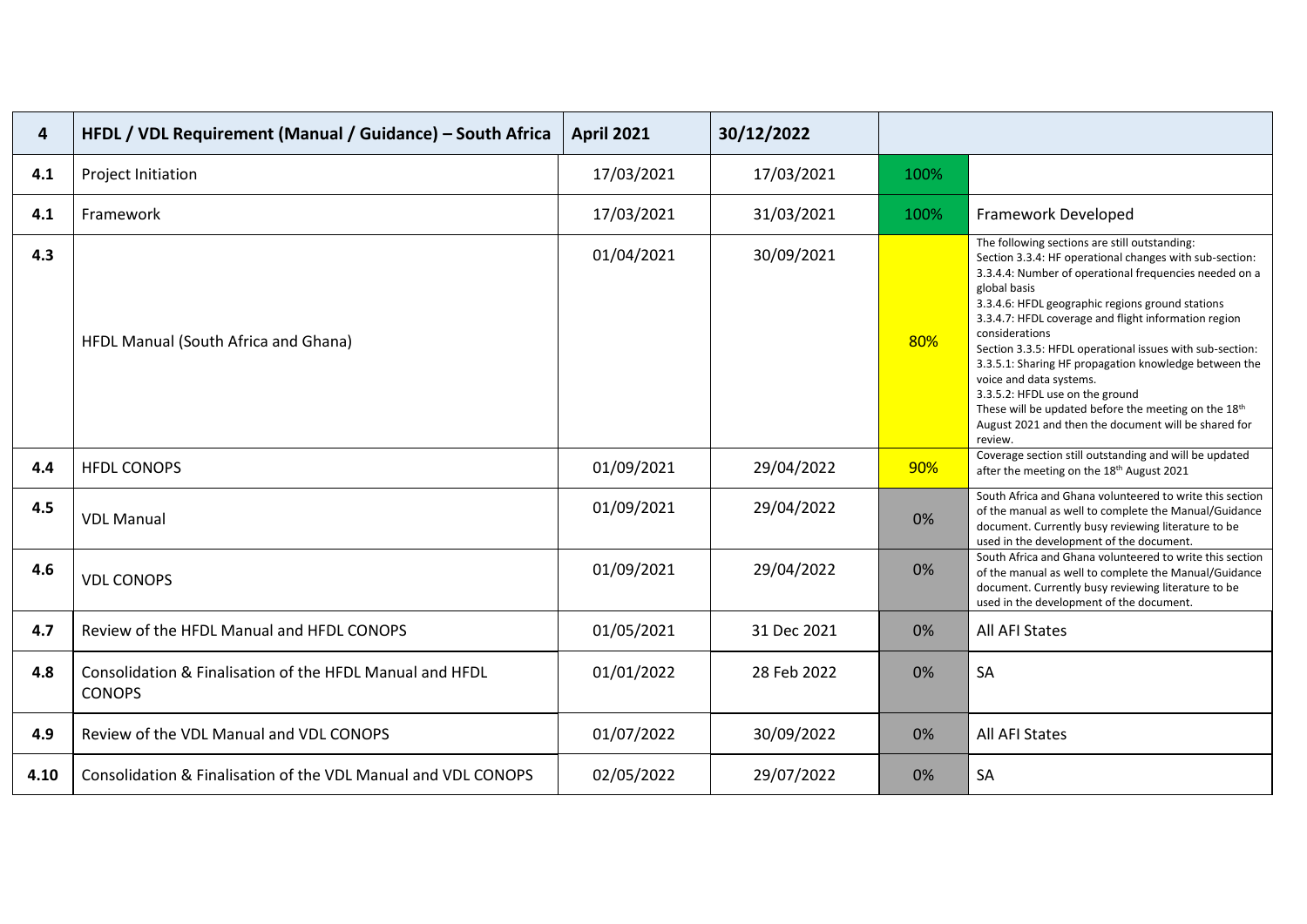| 4.11           | Consolidation & Finalisation of the two main sections (HFDL and<br>VDL) | 01/08/2022 | 30/09/2022       | 0%  | SA                  |
|----------------|-------------------------------------------------------------------------|------------|------------------|-----|---------------------|
| 4.12           | Final review of the HFDL / VDL Requirement (Manual / Guidance)          | 03/10/2022 | 30/11/2022       | 0%  | All AFI States      |
| 4.13           | Approval/Publish                                                        | 01/12/2022 | 30/12/2022       |     |                     |
| 5 <sup>5</sup> | AFI COMMUNICATION STRATGEY                                              | 01/04/2021 | 30/12/2022       |     |                     |
| 5.1            | Preparatory Phase - Initiation meeting                                  | April 2021 | <b>July 2021</b> | 70% | Develop a Framework |
| 5.2            | Assessment and Analysis Phase (Current Environment)                     | April 2021 | Sept 2021        | 50% |                     |
| 5.2.1          | SWOT                                                                    | April 2021 | Sept 2021        | 50% |                     |
| 5.2.2          | <b>PESTLE</b>                                                           | April 2021 | Sept 2021        | 0%  |                     |
| 5.3            | Design Phase                                                            | <b>TBC</b> |                  | 0%  |                     |
| 5.3.1          | Define Vision, Mission and Values                                       | <b>TBC</b> |                  | 0%  |                     |
| 5.3.2          | Goals, Objectives, Strategies and Expected Results                      | <b>TBC</b> |                  | 0%  |                     |
| 5.4            | <b>Implement Phase</b>                                                  | <b>TBC</b> |                  | 0%  |                     |
| 5.4.1          | <b>Action Plans</b>                                                     | <b>TBC</b> |                  | 0%  |                     |
| 5.5            | Performance Measurement Phase                                           | TBC        |                  | 0%  |                     |
| 5.5.1          | Indicators                                                              | <b>TBC</b> |                  | 0%  |                     |
| 5.6            | Review and Modify Phase                                                 | <b>TBC</b> |                  | 0%  |                     |